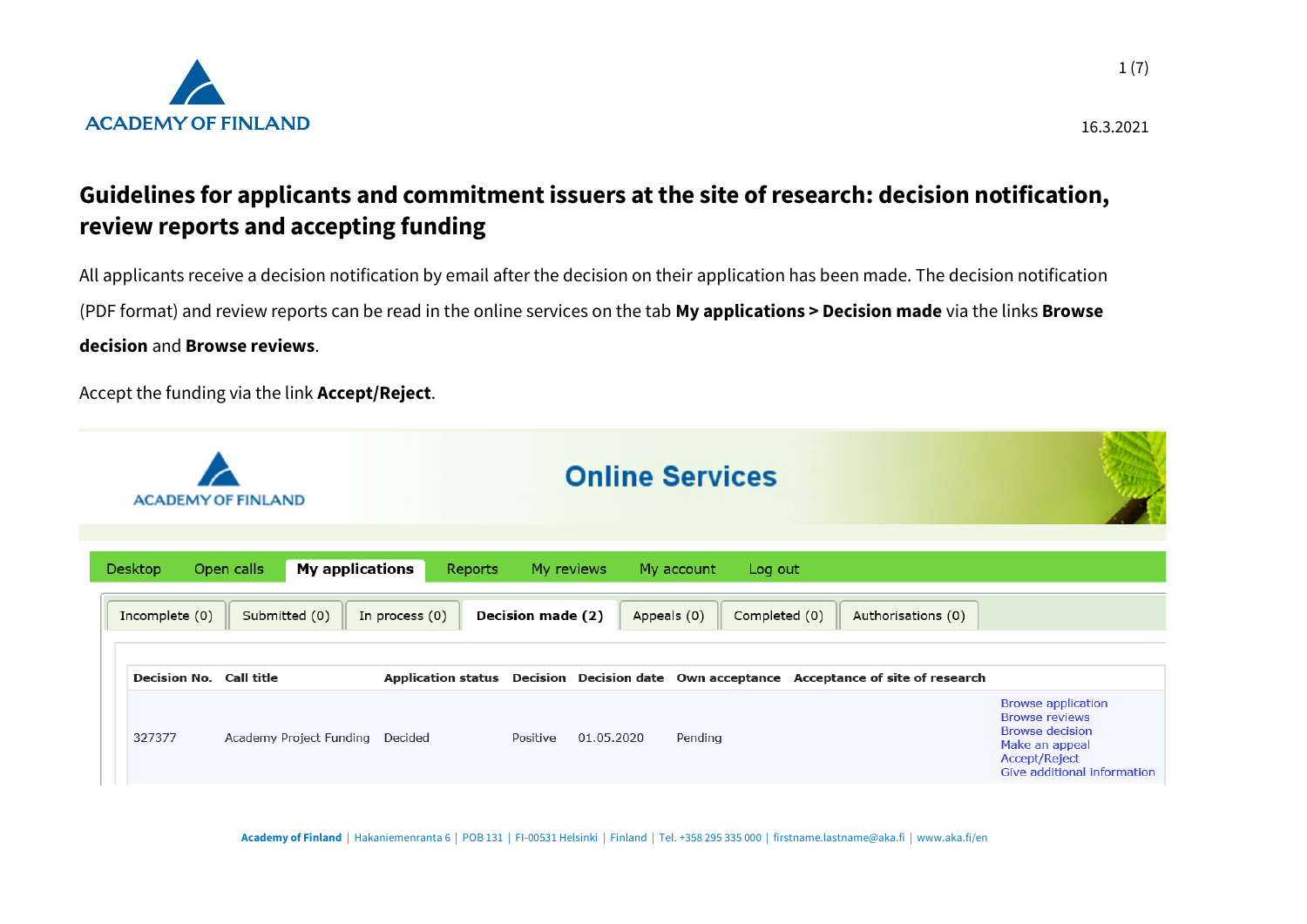

Before accepting the funding, you must check and, if necessary, edit the public project description via **Check public description.** If

necessary, the applicant appends the data management plan via **'Add data management plan (PDF)'**.

| <b>Desktop</b>        | Open calls                        | <b>My applications</b>                          | Reports | My reviews | My account             | Log out                                                                                                                                                                                                                                                                                                                                                                                                                                                                                                                                                                                                                                                                                                                                                      |
|-----------------------|-----------------------------------|-------------------------------------------------|---------|------------|------------------------|--------------------------------------------------------------------------------------------------------------------------------------------------------------------------------------------------------------------------------------------------------------------------------------------------------------------------------------------------------------------------------------------------------------------------------------------------------------------------------------------------------------------------------------------------------------------------------------------------------------------------------------------------------------------------------------------------------------------------------------------------------------|
|                       | <b>A</b> Decision summary         |                                                 |         |            |                        |                                                                                                                                                                                                                                                                                                                                                                                                                                                                                                                                                                                                                                                                                                                                                              |
|                       |                                   |                                                 |         |            |                        |                                                                                                                                                                                                                                                                                                                                                                                                                                                                                                                                                                                                                                                                                                                                                              |
|                       |                                   |                                                 |         |            |                        | Check the project's public description before accepting the funding! The description can be read on the Academy's public website.                                                                                                                                                                                                                                                                                                                                                                                                                                                                                                                                                                                                                            |
| А                     | Check public description          |                                                 |         |            |                        |                                                                                                                                                                                                                                                                                                                                                                                                                                                                                                                                                                                                                                                                                                                                                              |
|                       |                                   |                                                 |         |            |                        |                                                                                                                                                                                                                                                                                                                                                                                                                                                                                                                                                                                                                                                                                                                                                              |
|                       |                                   |                                                 |         |            |                        |                                                                                                                                                                                                                                                                                                                                                                                                                                                                                                                                                                                                                                                                                                                                                              |
| Call                  |                                   | Academy Project Funding 29.05.2019 - 27.03.2020 |         |            | <b>Application No.</b> | 327377                                                                                                                                                                                                                                                                                                                                                                                                                                                                                                                                                                                                                                                                                                                                                       |
|                       | <b>Decision number</b>            | 327377                                          |         |            | Applicant              | 63826 Testi, Teuvo                                                                                                                                                                                                                                                                                                                                                                                                                                                                                                                                                                                                                                                                                                                                           |
| <b>Research topic</b> |                                   | Testiprojekti                                   |         |            | <b>Responsibility</b>  | Research Council for Biosciences, Health and<br>Environment                                                                                                                                                                                                                                                                                                                                                                                                                                                                                                                                                                                                                                                                                                  |
|                       | <b>Primary research field</b>     | Communication                                   |         |            |                        |                                                                                                                                                                                                                                                                                                                                                                                                                                                                                                                                                                                                                                                                                                                                                              |
|                       | Site of research                  | Test university                                 |         |            | Department             | Department of communications                                                                                                                                                                                                                                                                                                                                                                                                                                                                                                                                                                                                                                                                                                                                 |
|                       | <b>Public project description</b> | scelerisque vehicula.                           |         |            |                        | Lorem ipsum dolor sit amet, consectetur adipiscing elit. Cras vitae dolor lacus. Quisque consequat purus nunc, a euismod tellus hendrerit ut.<br>Donec volutpat venenatis tellus in lobortis. In ex nulla, elementum id luctus non, pellentesque vel quam. Etiam semper laoreet mi, vel tempus<br>nibh rutrum a. Nam volutpat malesuada lorem ac dignissim. Fusce interdum sapien vel ligula luctus, id malesuada purus porttitor. Curabitur in<br>lobortis nulla. Nullam venenatis dapibus vehicula. Ut ornare faucibus efficitur. Pellentesque tellus lectus, pellentesque vel egestas quis, interdum<br>at justo. Curabitur tincidunt tincidunt pharetra. In hac habitasse platea dictumst. Ut lacinia faucibus dui et convallis. Sed malesuada sapien at |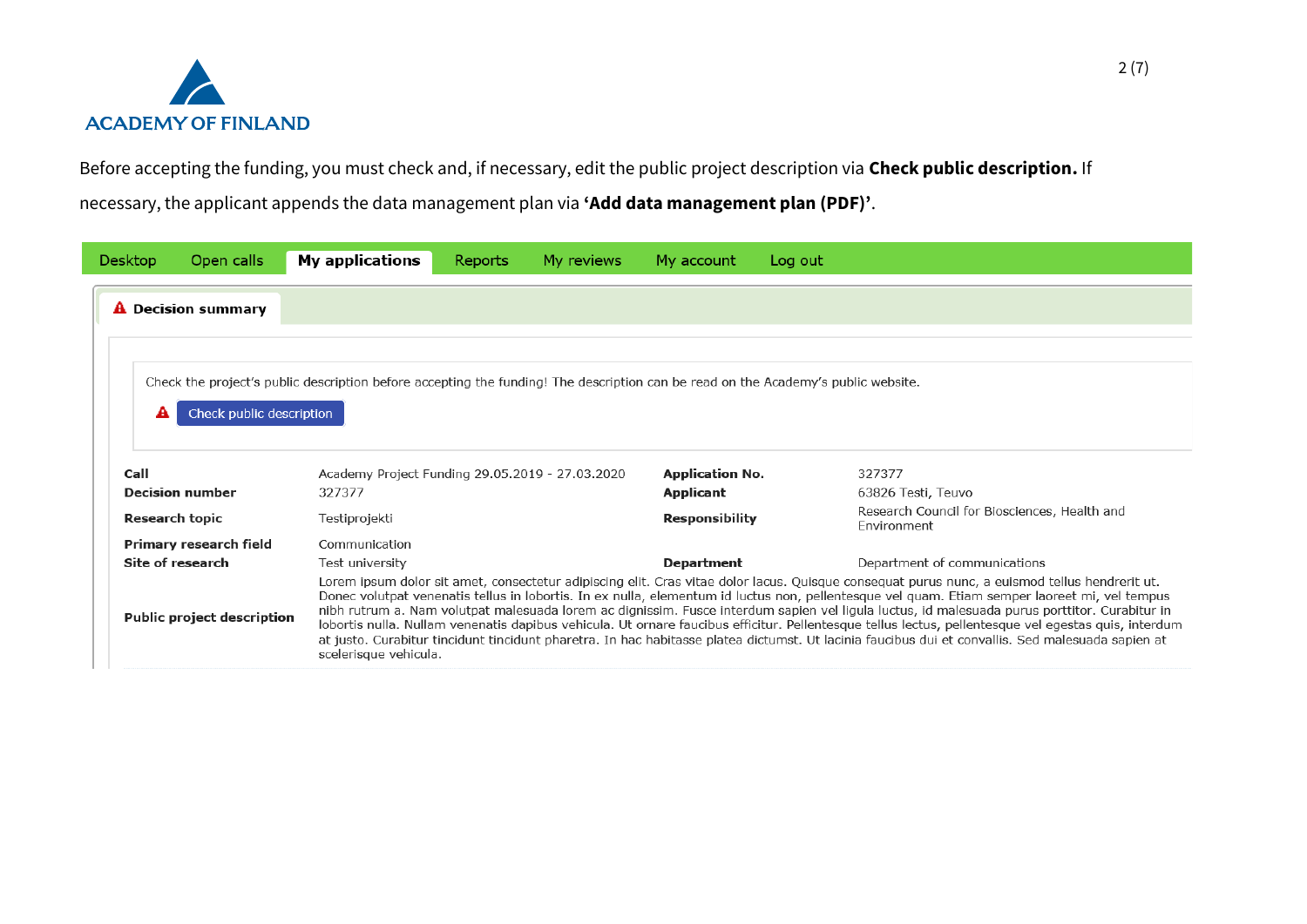

| <b>Desktop</b>                    | Open calls                        | <b>My applications</b>                            | Reports | My reviews | My account | Log out                                                                                                                                                                                                                                                                                                               |
|-----------------------------------|-----------------------------------|---------------------------------------------------|---------|------------|------------|-----------------------------------------------------------------------------------------------------------------------------------------------------------------------------------------------------------------------------------------------------------------------------------------------------------------------|
|                                   | <b>Check public description</b>   |                                                   |         |            |            |                                                                                                                                                                                                                                                                                                                       |
| <b>Application number</b><br>Call |                                   | 327377<br>Academy Project Funding<br>englanniksi. |         |            |            | Akatemia julkaisee verkkosivuillaan rahoituksen saaneiden hankkeiden julkiset kuvaukset, jotka<br>hakijat ovat laatineet hakemusta jättäessään. Suomen- tai ruotsinkielinen hakija laatii kuvauksen<br>suomeksi tai ruotsiksi hakulomakkeella. Kaikki hakijat kirjoittavat kuvauksen lomakkeelle myös                 |
|                                   | Description in Finnish or Swedish | 700/1000                                          |         |            |            |                                                                                                                                                                                                                                                                                                                       |
|                                   |                                   | in English.                                       |         |            |            | If a project is granted funding, we will publish the description of the project on our website. The<br>description is written by the applicant when drafting the application. Finnish- or Swedish-speaking<br>applicants write their descriptions in Finnish or Swedish. All applicants must also write a description |
| <b>Description in English</b>     |                                   | 685/1000                                          |         |            |            |                                                                                                                                                                                                                                                                                                                       |
| Save                              |                                   | Cancel                                            |         |            |            |                                                                                                                                                                                                                                                                                                                       |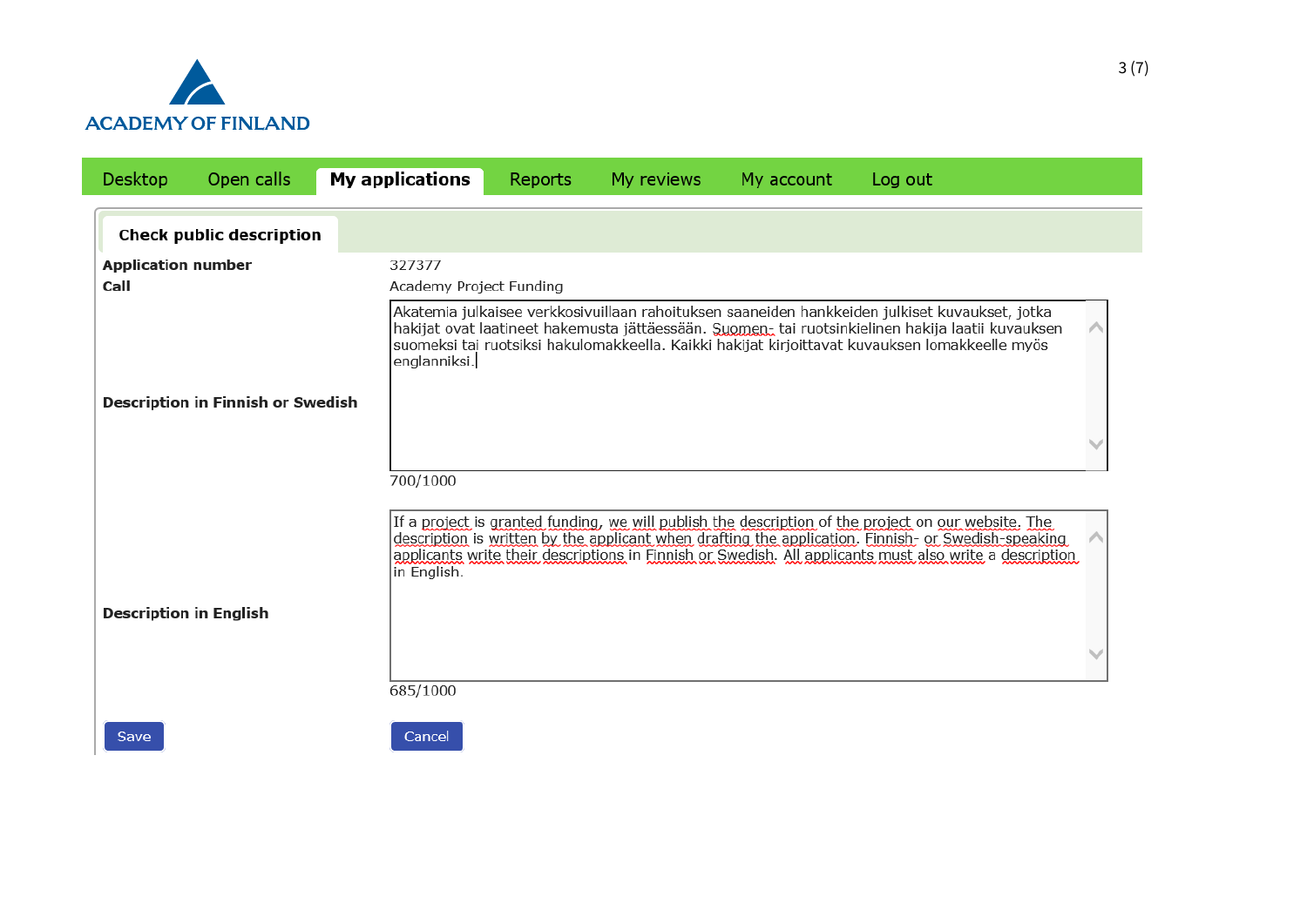

| Cost estimate/Funding plan                                                                                                                                                                                                                                                                                                                    |                                    |                                            |                                                   |
|-----------------------------------------------------------------------------------------------------------------------------------------------------------------------------------------------------------------------------------------------------------------------------------------------------------------------------------------------|------------------------------------|--------------------------------------------|---------------------------------------------------|
| <b>Effective working hours</b>                                                                                                                                                                                                                                                                                                                | 80.0%                              | <b>Indirect employee costs</b>             | 50.0%                                             |
| <b>Overheads share:</b>                                                                                                                                                                                                                                                                                                                       | 100.0%                             | <b>Other costs include VAT</b>             | Yes                                               |
|                                                                                                                                                                                                                                                                                                                                               |                                    |                                            | 2021                                              |
| <b>Employed personnel</b>                                                                                                                                                                                                                                                                                                                     |                                    |                                            | $\mathbf{1}$                                      |
| <b>Funding sources</b>                                                                                                                                                                                                                                                                                                                        |                                    |                                            |                                                   |
| <b>Academy of Finland</b>                                                                                                                                                                                                                                                                                                                     |                                    |                                            | 80,200 (69.62 %)                                  |
| <b>Site of research</b>                                                                                                                                                                                                                                                                                                                       |                                    |                                            | 35,000 (30.38 %)                                  |
| Other than Academy funding, total                                                                                                                                                                                                                                                                                                             |                                    |                                            | $0(0.00\% )$                                      |
| <b>Commitment by site of research</b><br><b>Name of person issuing</b><br>commitment<br>Commitment issuer not found on $\bigcap$<br>the list. Enter details<br><b>Name of person issuing</b><br>commitment<br><b>Position of person issuing</b><br>commitment<br><b>Email of person issuing</b><br>commitment<br>Preferred language of person | Liisa M Jäppinen V<br>$\checkmark$ |                                            |                                                   |
| issuing commitment<br>Data management plan                                                                                                                                                                                                                                                                                                    |                                    |                                            |                                                   |
| Add data management plan (pdf)                                                                                                                                                                                                                                                                                                                |                                    |                                            |                                                   |
| Show whole decision                                                                                                                                                                                                                                                                                                                           |                                    | $\Box$<br>I accept the<br>commitment terms | <b>Accept funding</b><br>Reject funding<br>Cancel |

You must first select **I accept the commitment terms** to activate the **Accept funding** button.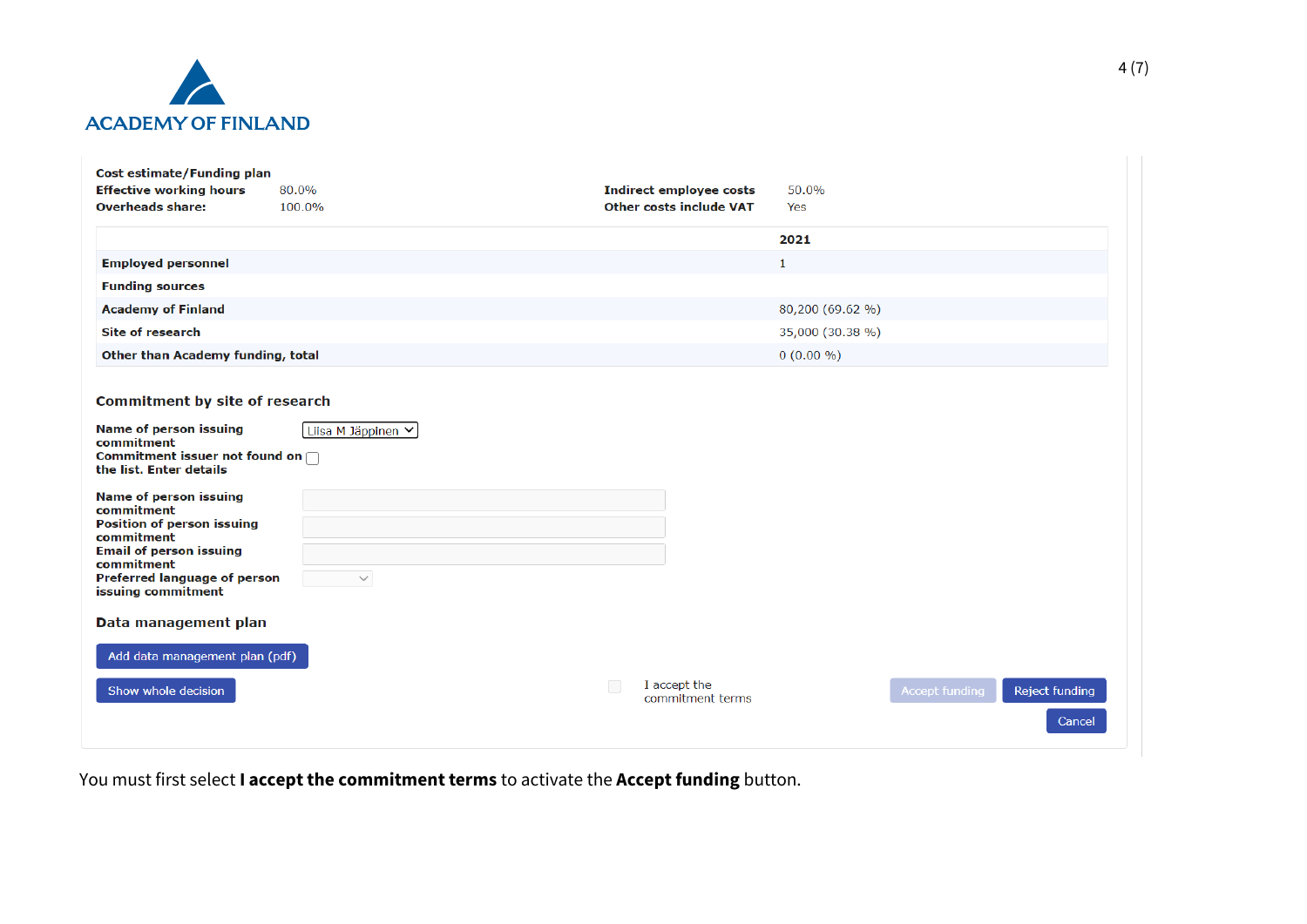

After you have accepted the funding, the system will automatically send a request for approval to the commitment issuer of the site of research. The applicant receives an email notification, if the commitment issuer of the site of research returns the data management plan for modification and does not accept the commitment. In this case, the decision is returned to be accepted by the applicant. After the edited data management plan has been added, the applicant shall approve the funding again, after which it is transferred to the site of research for approval.

## **Accepting funding (commitment issuer)**

Once the applicant has approved the decision in the online services, the commitment issuer of the site of research receives an automatic email notification. The decision to be approved is found on the tab **'Commitments'** under **'Decisions'**. The link **'Process'** takes you to a summary of the decision to be approved.

| <b>ACADEMY OF FINLAND</b>     |                   |                                  | <b>Online Services</b> |                          |                                       |
|-------------------------------|-------------------|----------------------------------|------------------------|--------------------------|---------------------------------------|
| Desktop<br>Open calls         | My applications   | <b>Commitments</b><br>My reviews | My account<br>Log out  |                          |                                       |
| Applications                  | <b>Decisions</b>  |                                  |                        |                          |                                       |
| Acceptance of granted funding |                   |                                  |                        |                          | $\Box$ Show also archived acceptances |
| <b>Decision No.</b>           | <b>Applicant</b>  | <b>Call title</b>                | <b>Decision date</b>   | <b>Acceptance status</b> |                                       |
| 327105                        | Jäppinen, Liisa M | Academy Project Funding          | 16.03.2021             | Requested                | <b>Process</b>                        |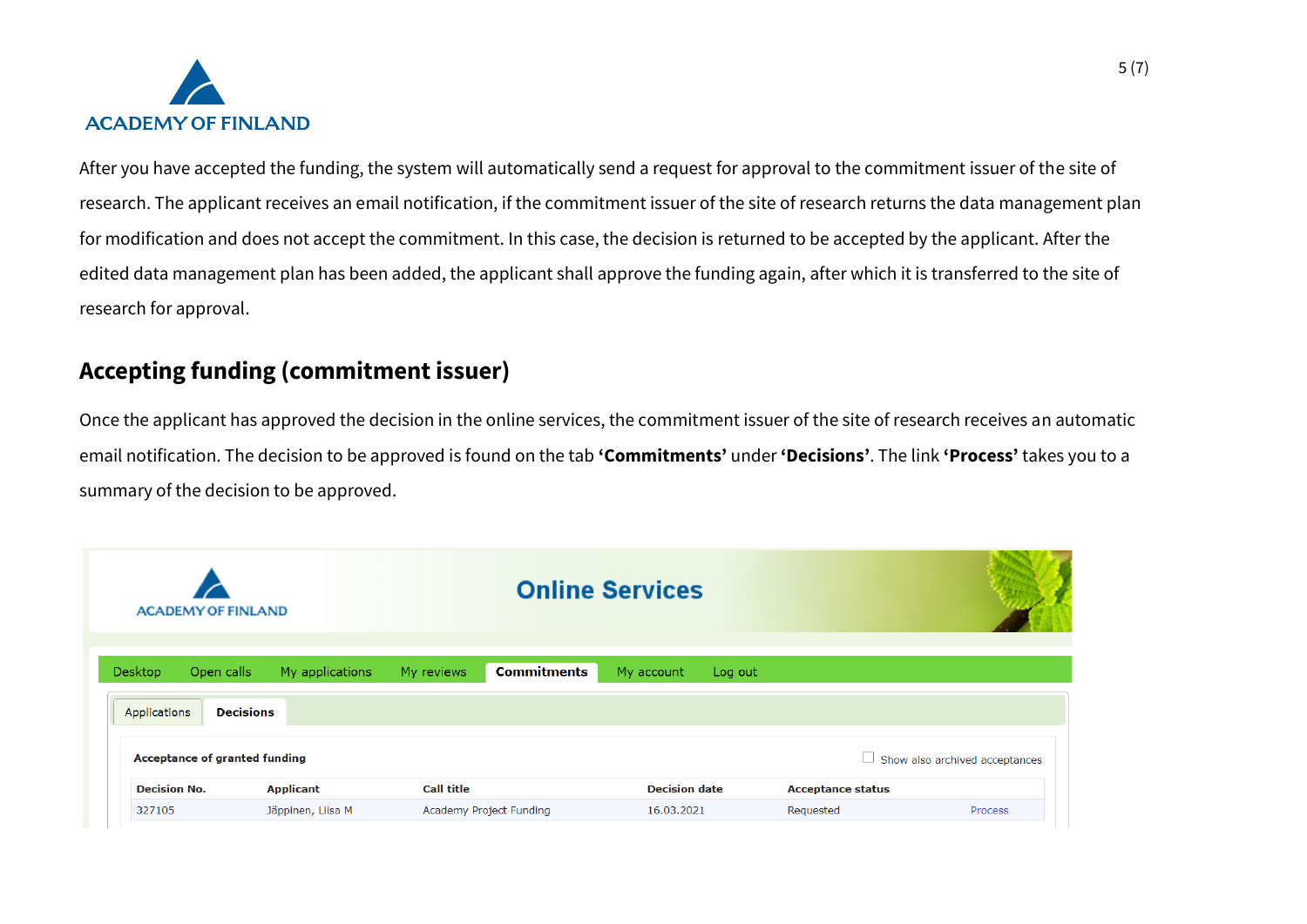

| <b>Effective working hours</b><br>90.0%<br><b>Overheads share:</b><br>120.0% | <b>Indirect employee costs</b><br><b>Other costs include VAT</b>                                                                  | 90.0%<br>No                                                                                                                                                             |                                            |  |  |
|------------------------------------------------------------------------------|-----------------------------------------------------------------------------------------------------------------------------------|-------------------------------------------------------------------------------------------------------------------------------------------------------------------------|--------------------------------------------|--|--|
|                                                                              | 2020                                                                                                                              | 2021                                                                                                                                                                    | 2022                                       |  |  |
| <b>Employed personnel</b>                                                    |                                                                                                                                   |                                                                                                                                                                         |                                            |  |  |
| <b>Funding sources</b>                                                       |                                                                                                                                   |                                                                                                                                                                         |                                            |  |  |
| <b>Academy of Finland</b>                                                    | 11,430 (17.21 %)                                                                                                                  | 63,716 (91.39 %)                                                                                                                                                        | 66,330 (100 %)                             |  |  |
| <b>Site of research</b>                                                      | 55,000 (82.79 %)                                                                                                                  | 6,000(8.61%)                                                                                                                                                            | $100(0.15\%)$                              |  |  |
| Other than Academy funding, total                                            | $0(0.00\% )$                                                                                                                      | $0(0.00\% )$                                                                                                                                                            | $0(0.00\% )$                               |  |  |
| Show whole decision<br>Show data management plan                             | $\overline{\mathcal{L}}$<br>Return data<br>management<br>plan to<br>applicant<br>and send<br>$\overline{\mathcal{L}}$<br>message. | I accept the<br>decision and<br>the related<br>conditions<br>I accept the<br>data<br>management<br>plan and<br>that it can<br>be accepted<br>at the site of<br>research | Accept funding<br>Reject funding<br>Cancel |  |  |

Click on the buttons on the bottom left side of the page to view the decision, the attached terms of commitment and the data management plan added by the applicant. The funding is accepted or rejected by using the buttons on the lower right-hand side. The applicant receives an email notification when the commitment issuer of the site of research has accepted the funding in the online services.